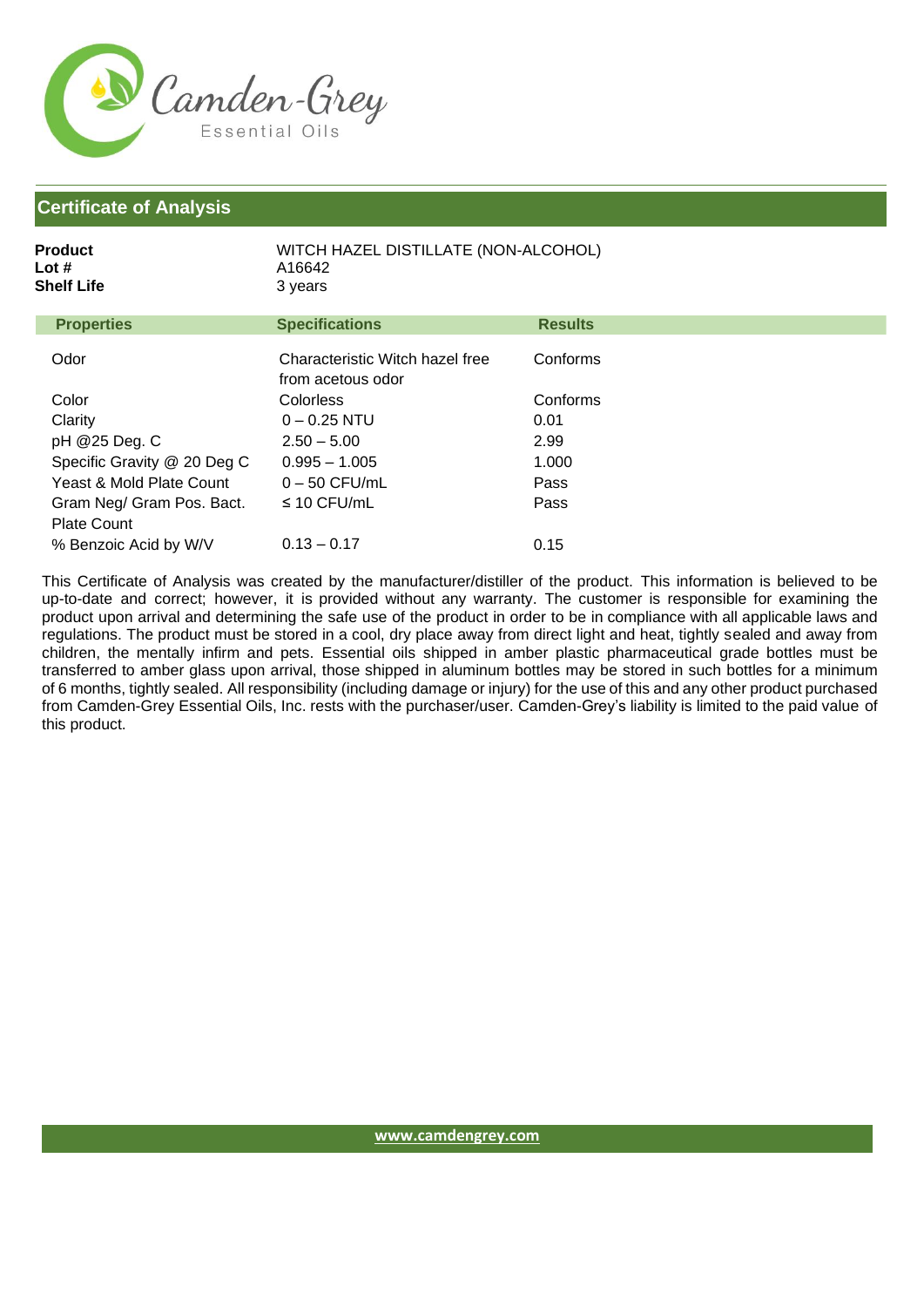

| Product<br>Lot #<br>Shelf Life | WITCH HAZEL DISTILLATE (NON-ALCOHOL)<br>A15937<br>3 years |                |  |
|--------------------------------|-----------------------------------------------------------|----------------|--|
| <b>Properties</b>              | <b>Specifications</b>                                     | <b>Results</b> |  |
| Odor                           | Characteristic Witch hazel free<br>from acetous odor      | Conforms       |  |
| Color                          | <b>Colorless</b>                                          | Conforms       |  |
| Clarity                        | $0 - 0.25$ NTU                                            | 0.02           |  |
| pH @25 Deg. C                  | $2.50 - 5.00$                                             | 3.06           |  |
| Specific Gravity @ 20 Deg C    | $0.995 - 1.005$                                           | 1.000          |  |
| Yeast & Mold Plate Count       | $0 - 50$ CFU/mL                                           | Pass           |  |
| Gram Neg/ Gram Pos. Bact.      | $\leq$ 10 CFU/mL                                          | Pass           |  |
| <b>Plate Count</b>             |                                                           |                |  |
| % Benzoic Acid by W/V          | $0.13 - 0.17$                                             | 0.14           |  |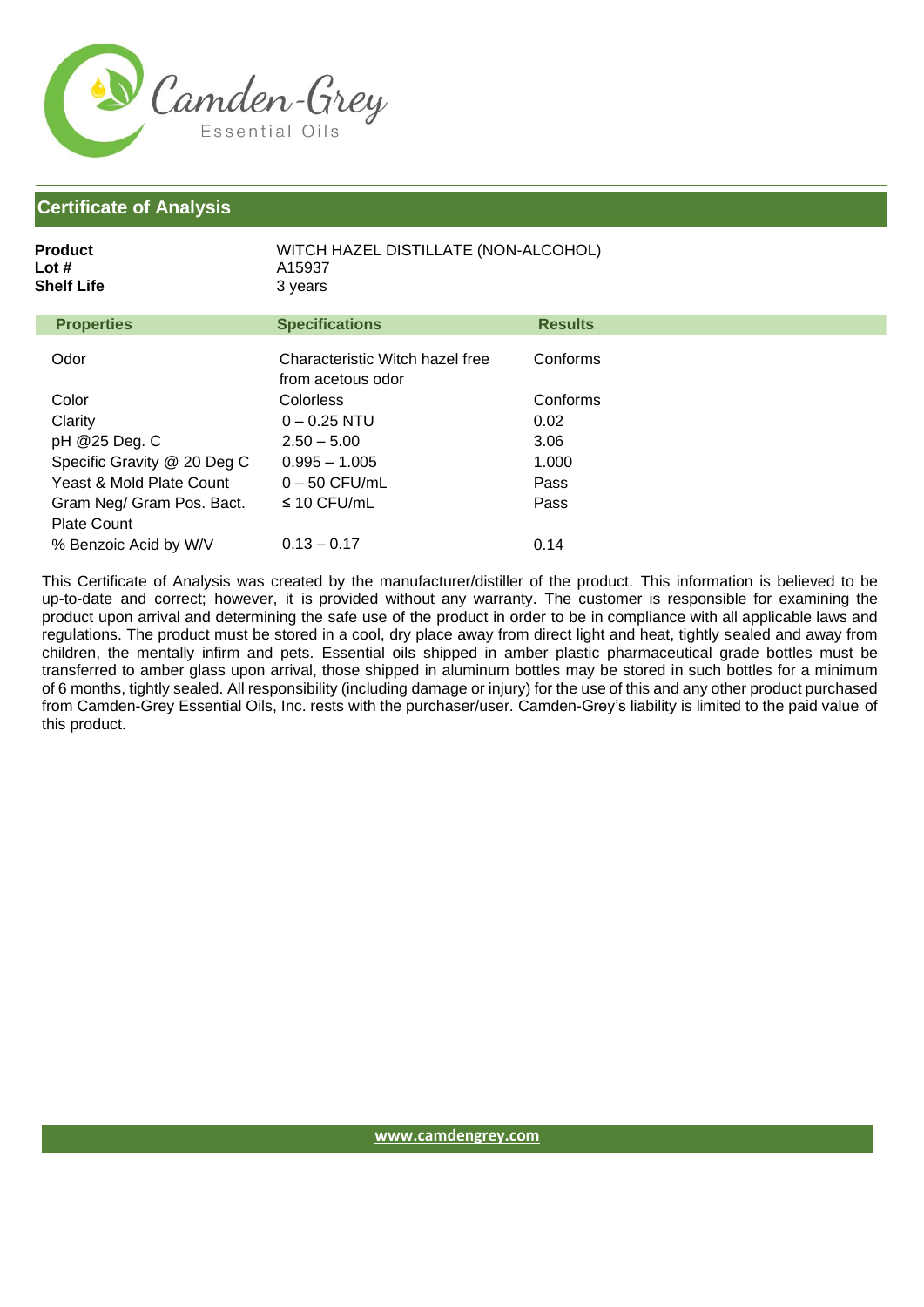

| Product<br>Lot #<br>Shelf Life | WITCH HAZEL DISTILLATE (NON-ALCOHOL)<br>A14157<br>3 years |                |  |
|--------------------------------|-----------------------------------------------------------|----------------|--|
| <b>Properties</b>              | <b>Specifications</b>                                     | <b>Results</b> |  |
| Odor                           | Characteristic Witch hazel free<br>from acetous odor      | Conforms       |  |
| Color                          | <b>Colorless</b>                                          | Conforms       |  |
| Clarity                        | $0 - 0.25$ NTU                                            | 0.08           |  |
| pH @25 Deg. C                  | $2.50 - 5.00$                                             | 3.07           |  |
| Specific Gravity @ 20 Deg C    | $0.995 - 1.005$                                           | 1.000          |  |
| Yeast & Mold Plate Count       | $0 - 50$ CFU/mL                                           | Pass           |  |
| Gram Neg/ Gram Pos. Bact.      | $\leq$ 10 CFU/mL                                          | Pass           |  |
| <b>Plate Count</b>             |                                                           |                |  |
| % Benzoic Acid by W/V          | $0.13 - 0.17$                                             | 0.16%          |  |